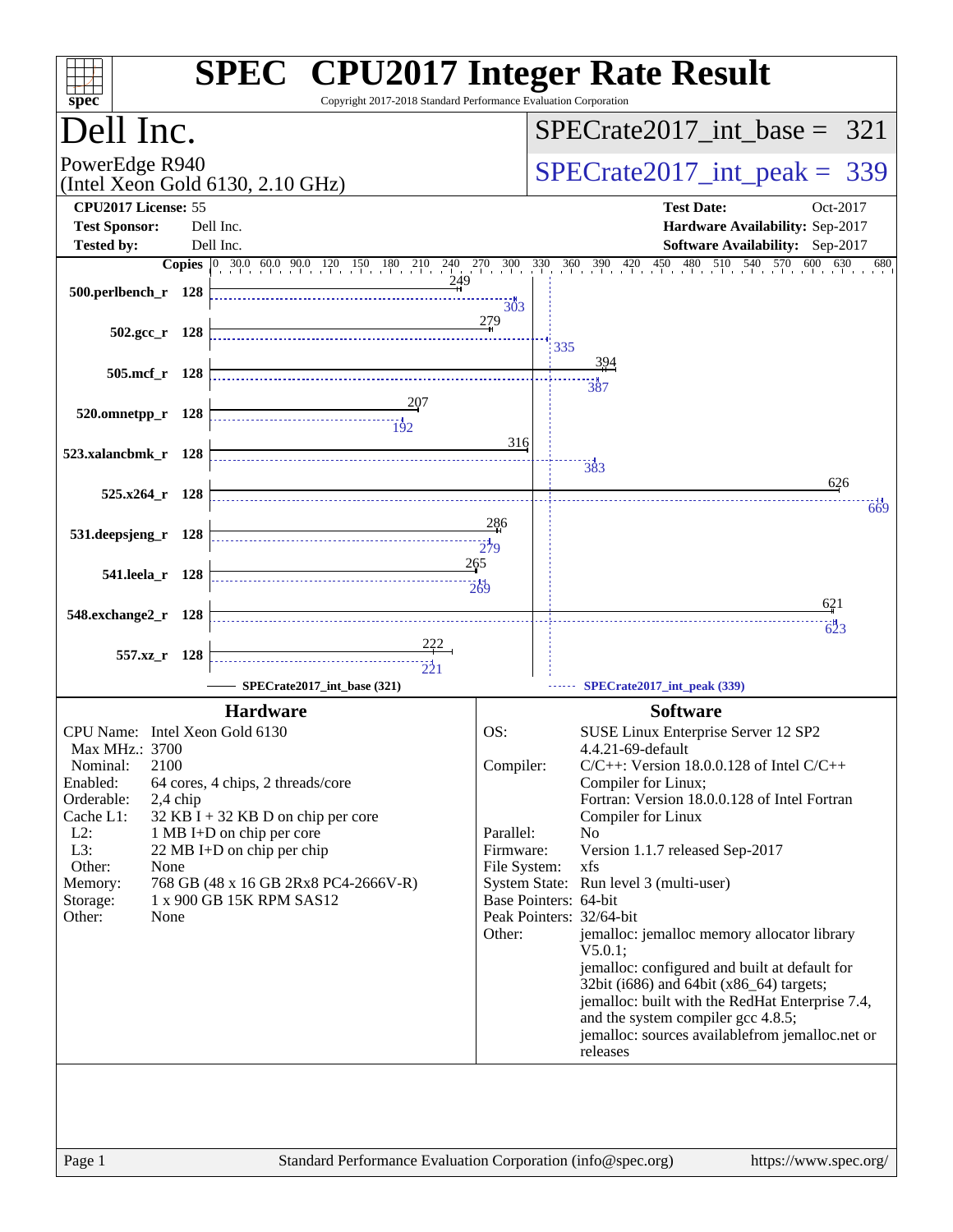

Copyright 2017-2018 Standard Performance Evaluation Corporation

### Dell Inc.

### [SPECrate2017\\_int\\_base =](http://www.spec.org/auto/cpu2017/Docs/result-fields.html#SPECrate2017intbase) 321

(Intel Xeon Gold 6130, 2.10 GHz)

PowerEdge R940<br>(Intel Year Gold 6130, 2.10 GHz) [SPECrate2017\\_int\\_peak =](http://www.spec.org/auto/cpu2017/Docs/result-fields.html#SPECrate2017intpeak) 339

**[CPU2017 License:](http://www.spec.org/auto/cpu2017/Docs/result-fields.html#CPU2017License)** 55 **[Test Date:](http://www.spec.org/auto/cpu2017/Docs/result-fields.html#TestDate)** Oct-2017 **[Test Sponsor:](http://www.spec.org/auto/cpu2017/Docs/result-fields.html#TestSponsor)** Dell Inc. **[Hardware Availability:](http://www.spec.org/auto/cpu2017/Docs/result-fields.html#HardwareAvailability)** Sep-2017 **[Tested by:](http://www.spec.org/auto/cpu2017/Docs/result-fields.html#Testedby)** Dell Inc. **[Software Availability:](http://www.spec.org/auto/cpu2017/Docs/result-fields.html#SoftwareAvailability)** Sep-2017

#### **[Results Table](http://www.spec.org/auto/cpu2017/Docs/result-fields.html#ResultsTable)**

|                           |               |                |       | <b>Base</b>    |       |                |       |               |                |              | <b>Peak</b>    |              |                |              |
|---------------------------|---------------|----------------|-------|----------------|-------|----------------|-------|---------------|----------------|--------------|----------------|--------------|----------------|--------------|
| <b>Benchmark</b>          | <b>Copies</b> | <b>Seconds</b> | Ratio | <b>Seconds</b> | Ratio | <b>Seconds</b> | Ratio | <b>Copies</b> | <b>Seconds</b> | <b>Ratio</b> | <b>Seconds</b> | <b>Ratio</b> | <b>Seconds</b> | <b>Ratio</b> |
| $500.$ perlbench_r        | 128           | 829            | 246   | 819            | 249   | 815            | 250   | 128           | 668            | 305          | 675            | 302          | 672            | 303          |
| $502.\text{sec}$          | 128           | 653            | 278   | 650            | 279   | 644            | 282   | 128           | 541            | 335          | 539            | 336          | 541            | 335          |
| $505$ .mcf r              | 128           | 513            | 404   | 524            | 394   | 530            | 390   | 128           | 535            | 387          | 535            | 387          | 537            | 385          |
| 520.omnetpp_r             | 128           | 811            | 207   | 810            | 207   | 812            | 207   | 128           | 875            | <u> 192</u>  | 878            | 191          | 873            | 192          |
| 523.xalancbmk r           | 128           | 427            | 316   | 429            | 315   | 428            | 316   | 128           | 353            | 383          | 353            | 383          | 353            | 383          |
| 525.x264 r                | 128           | 358            | 626   | 358            | 626   | 358            | 627   | 128           | 334            | 670          | 335            | 669          | 337            | 665          |
| 531.deepsjeng_r           | 128           | 506            | 290   | 515            | 285   | 513            | 286   | 128           | 528            | 278          | 526            | 279          | 526            | 279          |
| 541.leela_r               | 128           | 798            | 266   | 802            | 264   | 800            | 265   | 128           | 775            | 274          | 788            | 269          | 792            | 268          |
| 548.exchange2_r           | 128           | 540            | 621   | 540            | 621   | 542            | 619   | 128           | 538            | 624          | 538            | 623          | 540            | 621          |
| 557.xz r                  | 128           | 574            | 241   | 623            | 222   | 622            | 222   | 128           | 625            | 221          | 625            | 221          | 624            | 221          |
| $SPECrate2017$ int base = |               | 321            |       |                |       |                |       |               |                |              |                |              |                |              |
| $SPECrate2017$ int peak = |               |                | 339   |                |       |                |       |               |                |              |                |              |                |              |

Results appear in the [order in which they were run](http://www.spec.org/auto/cpu2017/Docs/result-fields.html#RunOrder). Bold underlined text [indicates a median measurement](http://www.spec.org/auto/cpu2017/Docs/result-fields.html#Median).

#### **[Submit Notes](http://www.spec.org/auto/cpu2017/Docs/result-fields.html#SubmitNotes)**

 The numactl mechanism was used to bind copies to processors. The config file option 'submit' was used to generate numactl commands to bind each copy to a specific processor. For details, please see the config file.

#### **[Operating System Notes](http://www.spec.org/auto/cpu2017/Docs/result-fields.html#OperatingSystemNotes)**

Stack size set to unlimited using "ulimit -s unlimited"

#### **[General Notes](http://www.spec.org/auto/cpu2017/Docs/result-fields.html#GeneralNotes)**

Environment variables set by runcpu before the start of the run: LD\_LIBRARY\_PATH = "/home/cpu2017/lib/ia32:/home/cpu2017/lib/intel64:/home/cpu2017/je5.0.1-32:/home/cpu2017/je5.0.1-64"

 Binaries compiled on a system with 1x Intel Core i7-4790 CPU + 32GB RAM memory using Redhat Enterprise Linux 7.4 Transparent Huge Pages enabled by default Prior to runcpu invocation Filesystem page cache synced and cleared with: sync; echo 3> /proc/sys/vm/drop\_caches runcpu command invoked through numactl i.e.: numactl --interleave=all runcpu <etc>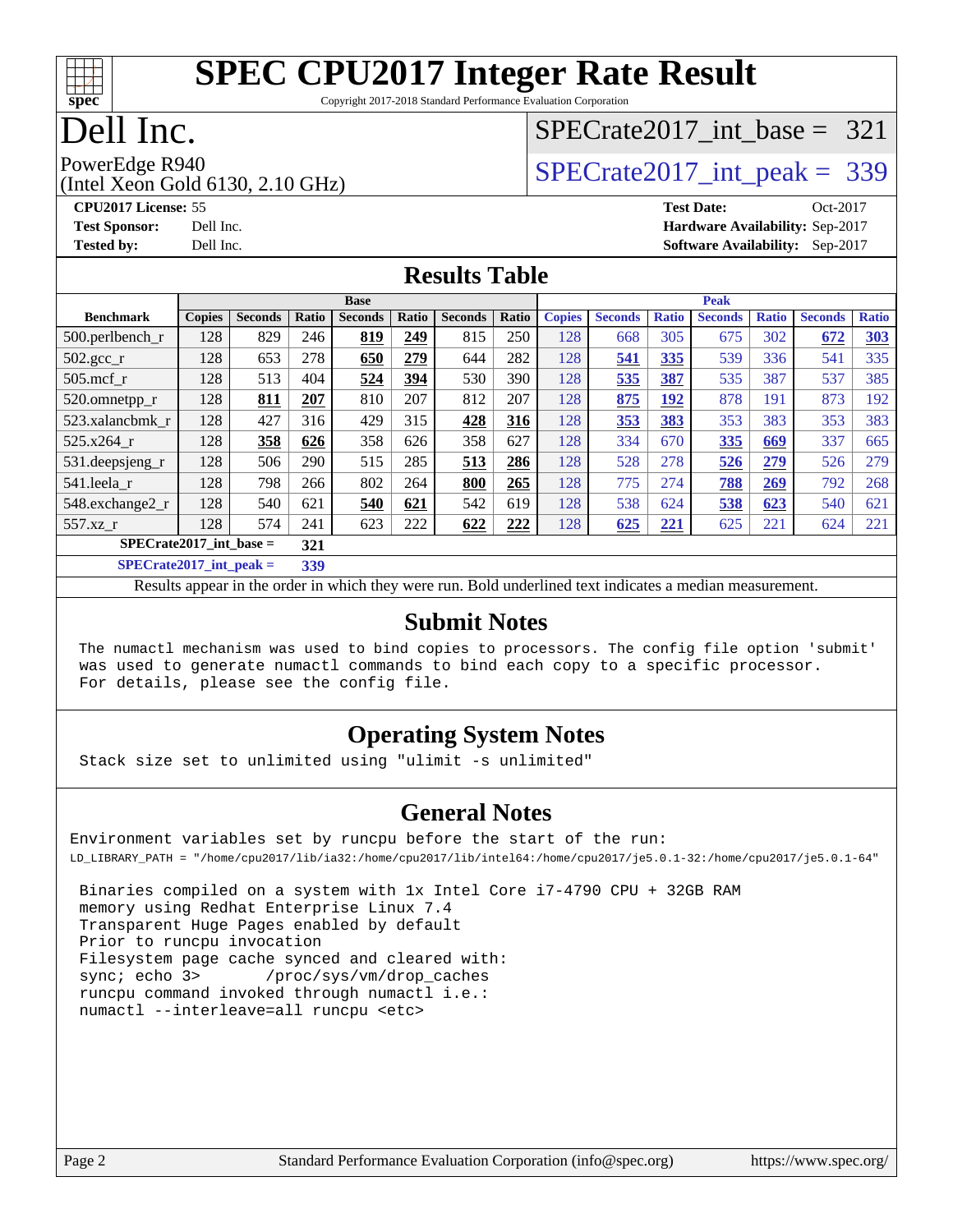

Copyright 2017-2018 Standard Performance Evaluation Corporation

### Dell Inc.

(Intel Xeon Gold 6130, 2.10 GHz)

[SPECrate2017\\_int\\_base =](http://www.spec.org/auto/cpu2017/Docs/result-fields.html#SPECrate2017intbase) 321

PowerEdge R940<br>  $SPECTate2017$ \_int\_peak = 339

**[CPU2017 License:](http://www.spec.org/auto/cpu2017/Docs/result-fields.html#CPU2017License)** 55 **[Test Date:](http://www.spec.org/auto/cpu2017/Docs/result-fields.html#TestDate)** Oct-2017 **[Test Sponsor:](http://www.spec.org/auto/cpu2017/Docs/result-fields.html#TestSponsor)** Dell Inc. **[Hardware Availability:](http://www.spec.org/auto/cpu2017/Docs/result-fields.html#HardwareAvailability)** Sep-2017 **[Tested by:](http://www.spec.org/auto/cpu2017/Docs/result-fields.html#Testedby)** Dell Inc. **[Software Availability:](http://www.spec.org/auto/cpu2017/Docs/result-fields.html#SoftwareAvailability)** Sep-2017

#### **[Platform Notes](http://www.spec.org/auto/cpu2017/Docs/result-fields.html#PlatformNotes)**

Page 3 Standard Performance Evaluation Corporation [\(info@spec.org\)](mailto:info@spec.org) <https://www.spec.org/> BIOS settings: Logical Processor Enabled Virtualization Technology Disabled Sub NUMA Cluster Enabled System Profile set to Custom CPU Performance set to Maximum Performance C1E Disabled C States set to Autonomous Uncore Frequency set to Dynamic Memory Patrol Scrub Disabled Energy Efficiency Policy set to Performance CPU Interconnect Bus Link Power Management Disabled PCI ASPM L1 Link Power Management Disabled Sysinfo program /home/cpu2017/bin/sysinfo Rev: r5797 of 2017-06-14 96c45e4568ad54c135fd618bcc091c0f running on linux-2h8y Wed Oct 25 03:26:55 2017 SUT (System Under Test) info as seen by some common utilities. For more information on this section, see <https://www.spec.org/cpu2017/Docs/config.html#sysinfo> From /proc/cpuinfo model name : Intel(R) Xeon(R) Gold 6130 CPU @ 2.10GHz 4 "physical id"s (chips) 128 "processors" cores, siblings (Caution: counting these is hw and system dependent. The following excerpts from /proc/cpuinfo might not be reliable. Use with caution.) cpu cores : 16 siblings : 32 physical 0: cores 0 1 2 3 4 5 6 7 8 9 10 11 12 13 14 15 physical 1: cores 0 1 2 3 4 5 6 7 8 9 10 11 12 13 14 15 physical 2: cores 0 1 2 3 4 5 6 7 8 9 10 11 12 13 14 15 physical 3: cores 0 1 2 3 4 5 6 7 8 9 10 11 12 13 14 15 From lscpu: Architecture: x86\_64 CPU op-mode(s): 32-bit, 64-bit Byte Order: Little Endian CPU(s): 128 On-line CPU(s) list: 0-127 Thread(s) per core: 2 Core(s) per socket: 16 Socket(s): 4 NUMA node(s): 8 Vendor ID: GenuineIntel CPU family: 6 Model: 85 **(Continued on next page)**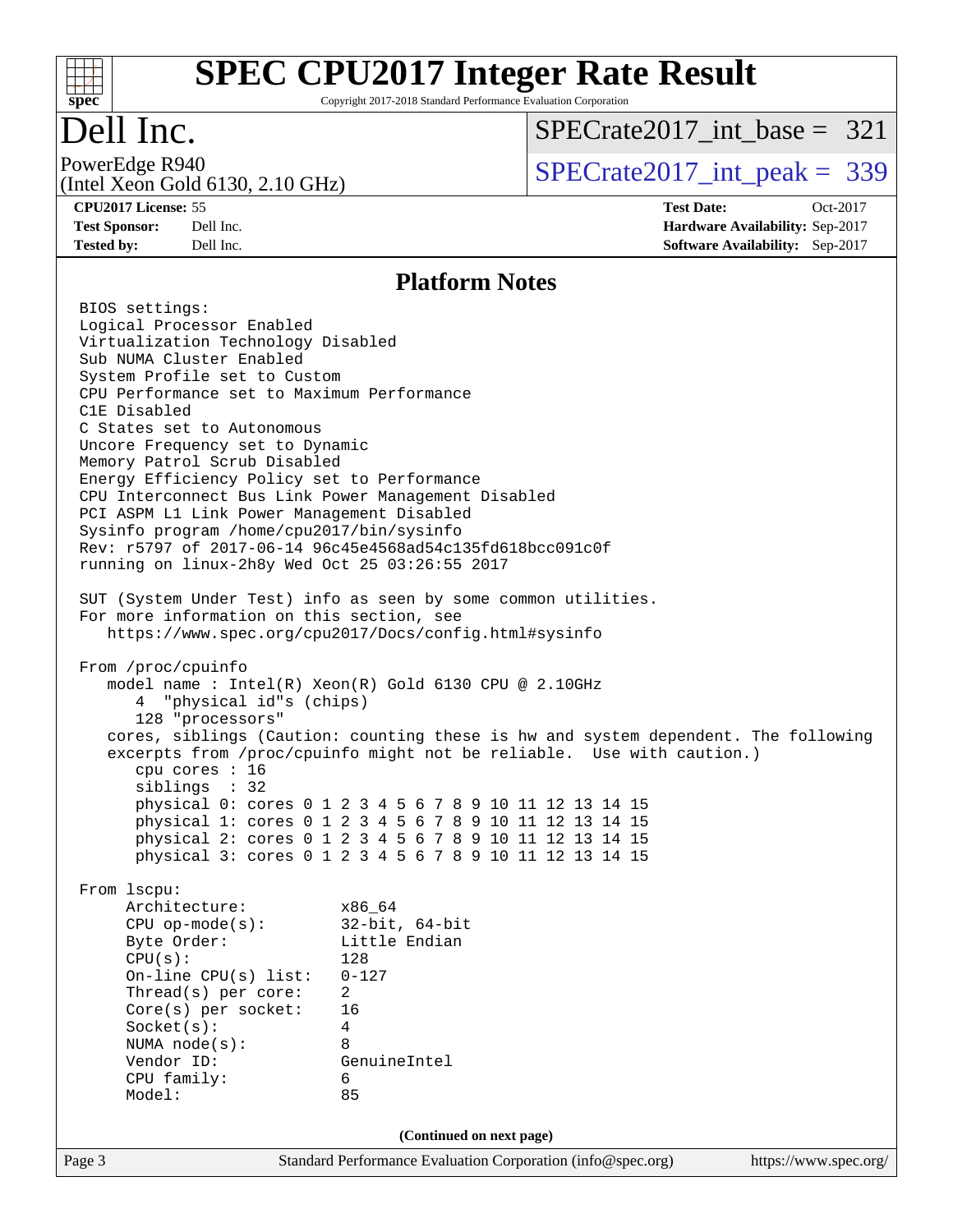

Copyright 2017-2018 Standard Performance Evaluation Corporation

### Dell Inc.

[SPECrate2017\\_int\\_base =](http://www.spec.org/auto/cpu2017/Docs/result-fields.html#SPECrate2017intbase) 321

PowerEdge R940<br>(Intel Xeon Gold 6130, 2.10 GHz)

 $SPECTate 2017\_int\_peak = 339$ 

#### **[CPU2017 License:](http://www.spec.org/auto/cpu2017/Docs/result-fields.html#CPU2017License)** 55 **[Test Date:](http://www.spec.org/auto/cpu2017/Docs/result-fields.html#TestDate)** Oct-2017 **[Test Sponsor:](http://www.spec.org/auto/cpu2017/Docs/result-fields.html#TestSponsor)** Dell Inc. **[Hardware Availability:](http://www.spec.org/auto/cpu2017/Docs/result-fields.html#HardwareAvailability)** Sep-2017 **[Tested by:](http://www.spec.org/auto/cpu2017/Docs/result-fields.html#Testedby)** Dell Inc. **[Software Availability:](http://www.spec.org/auto/cpu2017/Docs/result-fields.html#SoftwareAvailability)** Sep-2017

#### **[Platform Notes \(Continued\)](http://www.spec.org/auto/cpu2017/Docs/result-fields.html#PlatformNotes)**

| /proc/cpuinfo cache data<br>cache size : 22528 KB<br>physical chip.<br>$available: 8 nodes (0-7)$<br>node 0 size: 95359 MB<br>node 0 free: 94972 MB | avx512bw avx512vl xsaveopt xsavec xgetbvl cqm_llc cqm_occup_llc<br>From numactl --hardware WARNING: a numactl 'node' might or might not correspond to a<br>node 0 cpus: 0 8 16 24 32 40 48 56 64 72 80 88 96 104 112 120<br>node 1 cpus: 1 9 17 25 33 41 49 57 65 73 81 89 97 105 113 121 |
|-----------------------------------------------------------------------------------------------------------------------------------------------------|-------------------------------------------------------------------------------------------------------------------------------------------------------------------------------------------------------------------------------------------------------------------------------------------|
| node 1 size: 96760 MB                                                                                                                               |                                                                                                                                                                                                                                                                                           |
|                                                                                                                                                     |                                                                                                                                                                                                                                                                                           |
|                                                                                                                                                     |                                                                                                                                                                                                                                                                                           |
|                                                                                                                                                     |                                                                                                                                                                                                                                                                                           |
|                                                                                                                                                     |                                                                                                                                                                                                                                                                                           |
|                                                                                                                                                     |                                                                                                                                                                                                                                                                                           |
|                                                                                                                                                     |                                                                                                                                                                                                                                                                                           |
|                                                                                                                                                     |                                                                                                                                                                                                                                                                                           |
|                                                                                                                                                     |                                                                                                                                                                                                                                                                                           |
|                                                                                                                                                     |                                                                                                                                                                                                                                                                                           |
|                                                                                                                                                     |                                                                                                                                                                                                                                                                                           |
|                                                                                                                                                     |                                                                                                                                                                                                                                                                                           |
|                                                                                                                                                     | tpr_shadow vnmi flexpriority ept vpid fsgsbase tsc_adjust bmil hle avx2 smep bmi2<br>erms invpcid rtm cqm mpx avx512f avx512dq rdseed adx smap clflushopt clwb avx512cd                                                                                                                   |
|                                                                                                                                                     | xsave avx f16c rdrand lahf_lm abm 3dnowprefetch ida arat epb pln pts dtherm intel_pt                                                                                                                                                                                                      |
|                                                                                                                                                     | fma cx16 xtpr pdcm pcid dca sse4_1 sse4_2 x2apic movbe popcnt tsc_deadline_timer aes                                                                                                                                                                                                      |
|                                                                                                                                                     | aperfmperf eagerfpu pni pclmulqdq dtes64 monitor ds_cpl vmx smx est tm2 ssse3 sdbg                                                                                                                                                                                                        |
|                                                                                                                                                     | lm constant_tsc art arch_perfmon pebs bts rep_good nopl xtopology nonstop_tsc                                                                                                                                                                                                             |
|                                                                                                                                                     | pat pse36 clflush dts acpi mmx fxsr sse sse2 ss ht tm pbe syscall nx pdpelgb rdtscp                                                                                                                                                                                                       |
| Flags:                                                                                                                                              | fpu vme de pse tsc msr pae mce cx8 apic sep mtrr pge mca cmov                                                                                                                                                                                                                             |
| NUMA node7 CPU(s):                                                                                                                                  | 7, 15, 23, 31, 39, 47, 55, 63, 71, 79, 87, 95, 103, 111, 119, 127                                                                                                                                                                                                                         |
| NUMA node6 CPU(s):                                                                                                                                  | 6, 14, 22, 30, 38, 46, 54, 62, 70, 78, 86, 94, 102, 110, 118, 126                                                                                                                                                                                                                         |
| NUMA $node5$ $CPU(s):$                                                                                                                              | 5, 13, 21, 29, 37, 45, 53, 61, 69, 77, 85, 93, 101, 109, 117, 125                                                                                                                                                                                                                         |
| NUMA node4 CPU(s):                                                                                                                                  | 3, 11, 19, 27, 35, 43, 51, 59, 67, 75, 83, 91, 99, 107, 115, 123<br>4, 12, 20, 28, 36, 44, 52, 60, 68, 76, 84, 92, 100, 108, 116, 124                                                                                                                                                     |
| NUMA node2 CPU(s):<br>NUMA node3 CPU(s):                                                                                                            | 2, 10, 18, 26, 34, 42, 50, 58, 66, 74, 82, 90, 98, 106, 114, 122                                                                                                                                                                                                                          |
|                                                                                                                                                     | 1, 9, 17, 25, 33, 41, 49, 57, 65, 73, 81, 89, 97, 105, 113, 121                                                                                                                                                                                                                           |
| NUMA node0 CPU(s):<br>NUMA nodel CPU(s):                                                                                                            | 0, 8, 16, 24, 32, 40, 48, 56, 64, 72, 80, 88, 96, 104, 112, 120                                                                                                                                                                                                                           |
| L3 cache:                                                                                                                                           | 22528K                                                                                                                                                                                                                                                                                    |
| $L2$ cache:                                                                                                                                         | 1024K                                                                                                                                                                                                                                                                                     |
| Lli cache:                                                                                                                                          | 32K                                                                                                                                                                                                                                                                                       |
| L1d cache:                                                                                                                                          | 32K                                                                                                                                                                                                                                                                                       |
| Virtualization:                                                                                                                                     | $VT - x$                                                                                                                                                                                                                                                                                  |
| BogoMIPS:                                                                                                                                           | 4190.14                                                                                                                                                                                                                                                                                   |
| CPU MHz:                                                                                                                                            | 2095.070                                                                                                                                                                                                                                                                                  |
|                                                                                                                                                     | 4                                                                                                                                                                                                                                                                                         |
| Stepping:                                                                                                                                           | $Intel(R) Xeon(R) Gold 6130 CPU @ 2.10GHz$                                                                                                                                                                                                                                                |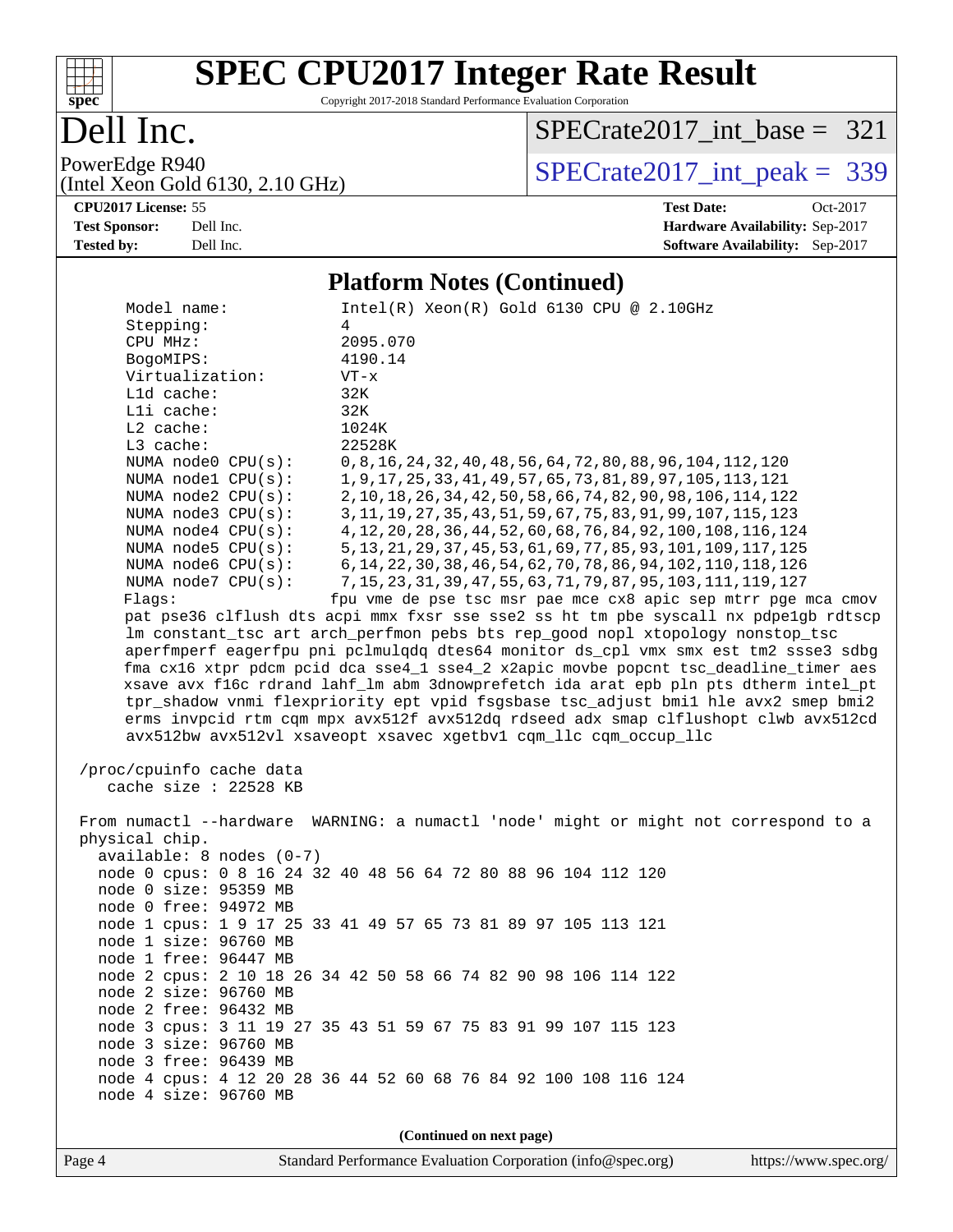

Copyright 2017-2018 Standard Performance Evaluation Corporation

### Dell Inc.

[SPECrate2017\\_int\\_base =](http://www.spec.org/auto/cpu2017/Docs/result-fields.html#SPECrate2017intbase) 321

(Intel Xeon Gold 6130, 2.10 GHz)

PowerEdge R940<br>  $SPECTate2017$ \_int\_peak = 339

**[CPU2017 License:](http://www.spec.org/auto/cpu2017/Docs/result-fields.html#CPU2017License)** 55 **[Test Date:](http://www.spec.org/auto/cpu2017/Docs/result-fields.html#TestDate)** Oct-2017 **[Test Sponsor:](http://www.spec.org/auto/cpu2017/Docs/result-fields.html#TestSponsor)** Dell Inc. **[Hardware Availability:](http://www.spec.org/auto/cpu2017/Docs/result-fields.html#HardwareAvailability)** Sep-2017 **[Tested by:](http://www.spec.org/auto/cpu2017/Docs/result-fields.html#Testedby)** Dell Inc. **[Software Availability:](http://www.spec.org/auto/cpu2017/Docs/result-fields.html#SoftwareAvailability)** Sep-2017

#### **[Platform Notes \(Continued\)](http://www.spec.org/auto/cpu2017/Docs/result-fields.html#PlatformNotes)**

 node 4 free: 96441 MB node 5 cpus: 5 13 21 29 37 45 53 61 69 77 85 93 101 109 117 125 node 5 size: 96760 MB node 5 free: 96448 MB node 6 cpus: 6 14 22 30 38 46 54 62 70 78 86 94 102 110 118 126 node 6 size: 96760 MB node 6 free: 96423 MB node 7 cpus: 7 15 23 31 39 47 55 63 71 79 87 95 103 111 119 127 node 7 size: 96757 MB node 7 free: 96433 MB node distances: node 0 1 2 3 4 5 6 7 0: 10 21 21 21 11 21 21 21 1: 21 10 21 21 21 11 21 21 2: 21 21 10 21 21 21 11 21 3: 21 21 21 10 21 21 21 11 4: 11 21 21 21 10 21 21 21 5: 21 11 21 21 21 10 21 21 6: 21 21 11 21 21 21 10 21 7: 21 21 21 11 21 21 21 10 From /proc/meminfo MemTotal: 791224272 kB HugePages Total: 0 Hugepagesize: 2048 kB /usr/bin/lsb\_release -d SUSE Linux Enterprise Server 12 SP2 From /etc/\*release\* /etc/\*version\* SuSE-release: SUSE Linux Enterprise Server 12 (x86\_64) VERSION = 12 PATCHLEVEL = 2 # This file is deprecated and will be removed in a future service pack or release. # Please check /etc/os-release for details about this release. os-release: NAME="SLES" VERSION="12-SP2" VERSION\_ID="12.2" PRETTY\_NAME="SUSE Linux Enterprise Server 12 SP2" ID="sles" ANSI\_COLOR="0;32" CPE\_NAME="cpe:/o:suse:sles:12:sp2" uname -a: Linux linux-2h8y 4.4.21-69-default #1 SMP Tue Oct 25 10:58:20 UTC 2016 (9464f67) **(Continued on next page)**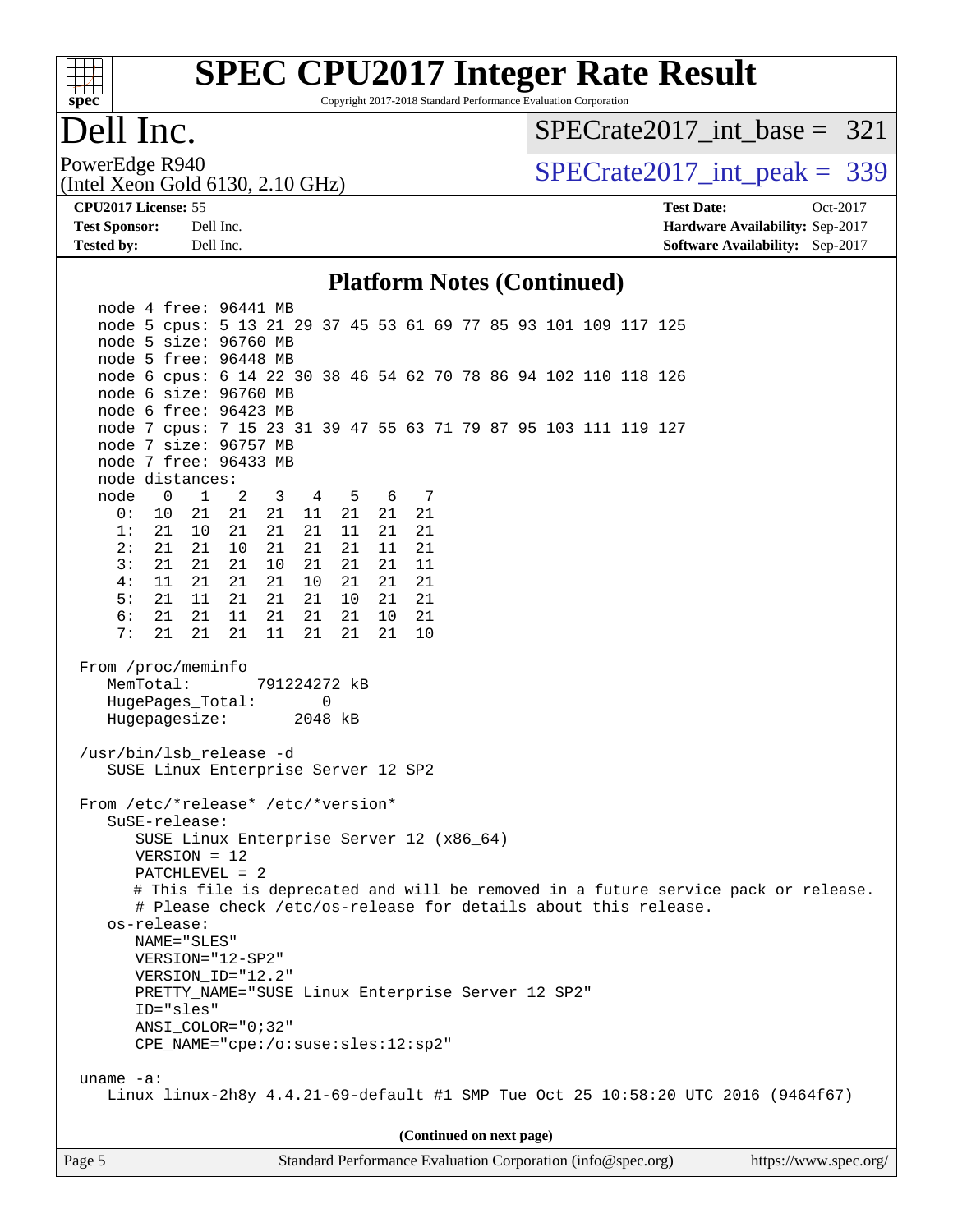

Copyright 2017-2018 Standard Performance Evaluation Corporation

#### Dell Inc.

[SPECrate2017\\_int\\_base =](http://www.spec.org/auto/cpu2017/Docs/result-fields.html#SPECrate2017intbase) 321

(Intel Xeon Gold 6130, 2.10 GHz)

PowerEdge R940<br>(Intel Xeon Gold 6130, 2.10 GHz)  $\text{SPECrate2017\_int\_peak} = 339$ 

**[CPU2017 License:](http://www.spec.org/auto/cpu2017/Docs/result-fields.html#CPU2017License)** 55 **[Test Date:](http://www.spec.org/auto/cpu2017/Docs/result-fields.html#TestDate)** Oct-2017 **[Test Sponsor:](http://www.spec.org/auto/cpu2017/Docs/result-fields.html#TestSponsor)** Dell Inc. **[Hardware Availability:](http://www.spec.org/auto/cpu2017/Docs/result-fields.html#HardwareAvailability)** Sep-2017 **[Tested by:](http://www.spec.org/auto/cpu2017/Docs/result-fields.html#Testedby)** Dell Inc. **[Software Availability:](http://www.spec.org/auto/cpu2017/Docs/result-fields.html#SoftwareAvailability)** Sep-2017

#### **[Platform Notes \(Continued\)](http://www.spec.org/auto/cpu2017/Docs/result-fields.html#PlatformNotes)**

x86\_64 x86\_64 x86\_64 GNU/Linux

run-level 3 Oct 25 03:26

 SPEC is set to: /home/cpu2017 Filesystem Type Size Used Avail Use% Mounted on /dev/sda4 xfs 796G 17G 779G 3% /home

 Additional information from dmidecode follows. WARNING: Use caution when you interpret this section. The 'dmidecode' program reads system data which is "intended to allow hardware to be accurately determined", but the intent may not be met, as there are frequent changes to hardware, firmware, and the "DMTF SMBIOS" standard. BIOS Dell Inc. 1.1.7 08/10/2017

Memory:

48x 00CE063200CE M393A2K43BB1-CTD 16 GB 2 rank 2666

(End of data from sysinfo program)

#### **[Compiler Version Notes](http://www.spec.org/auto/cpu2017/Docs/result-fields.html#CompilerVersionNotes)**

| 500.perlbench_r(base) 502.gcc_r(base) 505.mcf_r(base, peak)<br>CC.<br>$525.x264$ r(base, peak) $557.xz$ r(base, peak)   |
|-------------------------------------------------------------------------------------------------------------------------|
| icc (ICC) 18.0.0 20170811                                                                                               |
| Copyright (C) 1985-2017 Intel Corporation. All rights reserved.                                                         |
|                                                                                                                         |
|                                                                                                                         |
| 500.perlbench $r(\text{peak})$ 502.gcc $r(\text{peak})$<br>CC.                                                          |
| icc (ICC) 18.0.0 20170811                                                                                               |
| Copyright (C) 1985-2017 Intel Corporation. All rights reserved.                                                         |
|                                                                                                                         |
|                                                                                                                         |
| CXXC 520.omnetpp $r(base)$ 523.xalancbmk $r(base)$ 531.deepsjeng $r(base)$<br>$541.$ leela $r(base)$                    |
| icpc (ICC) 18.0.0 20170811                                                                                              |
| Copyright (C) 1985-2017 Intel Corporation. All rights reserved.                                                         |
|                                                                                                                         |
|                                                                                                                         |
| CXXC 520.omnetpp $r(\text{peak})$ 523.xalancbmk $r(\text{peak})$ 531.deepsjeng $r(\text{peak})$<br>$541.$ leela r(peak) |
|                                                                                                                         |
| (Continued on next page)                                                                                                |

Page 6 Standard Performance Evaluation Corporation [\(info@spec.org\)](mailto:info@spec.org) <https://www.spec.org/>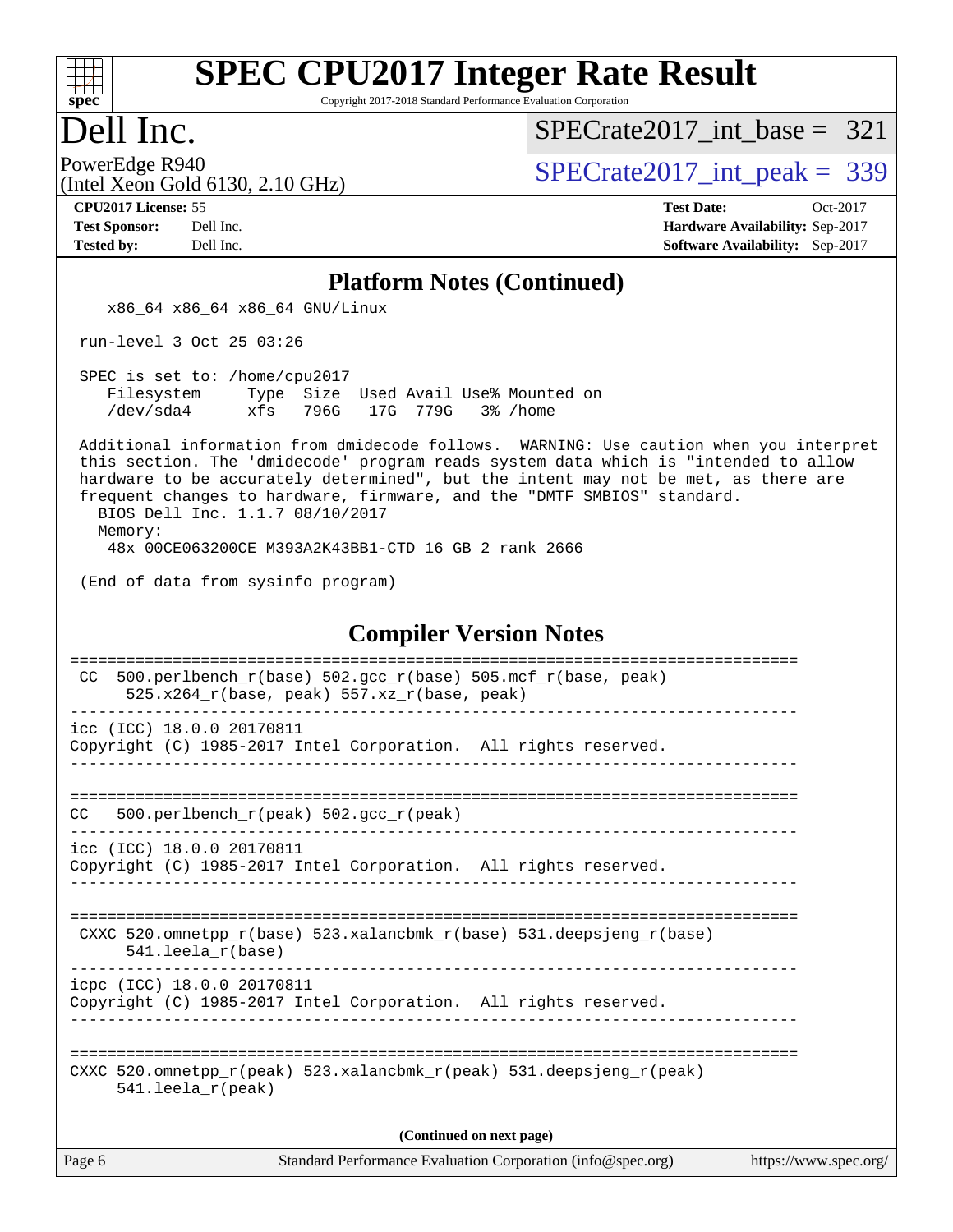

Copyright 2017-2018 Standard Performance Evaluation Corporation

#### Dell Inc.

[SPECrate2017\\_int\\_base =](http://www.spec.org/auto/cpu2017/Docs/result-fields.html#SPECrate2017intbase) 321

(Intel Xeon Gold 6130, 2.10 GHz)

PowerEdge R940<br>(Intel Year Gold 6130, 2.10 GHz)  $SPECTate2017\_int\_peak = 339$ 

**[CPU2017 License:](http://www.spec.org/auto/cpu2017/Docs/result-fields.html#CPU2017License)** 55 **[Test Date:](http://www.spec.org/auto/cpu2017/Docs/result-fields.html#TestDate)** Oct-2017 **[Test Sponsor:](http://www.spec.org/auto/cpu2017/Docs/result-fields.html#TestSponsor)** Dell Inc. **[Hardware Availability:](http://www.spec.org/auto/cpu2017/Docs/result-fields.html#HardwareAvailability)** Sep-2017 **[Tested by:](http://www.spec.org/auto/cpu2017/Docs/result-fields.html#Testedby)** Dell Inc. **[Software Availability:](http://www.spec.org/auto/cpu2017/Docs/result-fields.html#SoftwareAvailability)** Sep-2017

#### **[Compiler Version Notes \(Continued\)](http://www.spec.org/auto/cpu2017/Docs/result-fields.html#CompilerVersionNotes)**

----------------------------------------------------------------------------- icpc (ICC) 18.0.0 20170811 Copyright (C) 1985-2017 Intel Corporation. All rights reserved. ------------------------------------------------------------------------------ ============================================================================== FC 548.exchange2\_r(base, peak) ------------------------------------------------------------------------------

ifort (IFORT) 18.0.0 20170811

Copyright (C) 1985-2017 Intel Corporation. All rights reserved. ------------------------------------------------------------------------------

# **[Base Compiler Invocation](http://www.spec.org/auto/cpu2017/Docs/result-fields.html#BaseCompilerInvocation)**

[C benchmarks](http://www.spec.org/auto/cpu2017/Docs/result-fields.html#Cbenchmarks):  $i$ cc

[C++ benchmarks:](http://www.spec.org/auto/cpu2017/Docs/result-fields.html#CXXbenchmarks) [icpc](http://www.spec.org/cpu2017/results/res2017q4/cpu2017-20171114-00622.flags.html#user_CXXbase_intel_icpc_18.0_c510b6838c7f56d33e37e94d029a35b4a7bccf4766a728ee175e80a419847e808290a9b78be685c44ab727ea267ec2f070ec5dc83b407c0218cded6866a35d07)

[Fortran benchmarks](http://www.spec.org/auto/cpu2017/Docs/result-fields.html#Fortranbenchmarks): [ifort](http://www.spec.org/cpu2017/results/res2017q4/cpu2017-20171114-00622.flags.html#user_FCbase_intel_ifort_18.0_8111460550e3ca792625aed983ce982f94888b8b503583aa7ba2b8303487b4d8a21a13e7191a45c5fd58ff318f48f9492884d4413fa793fd88dd292cad7027ca)

#### **[Base Portability Flags](http://www.spec.org/auto/cpu2017/Docs/result-fields.html#BasePortabilityFlags)**

 500.perlbench\_r: [-DSPEC\\_LP64](http://www.spec.org/cpu2017/results/res2017q4/cpu2017-20171114-00622.flags.html#b500.perlbench_r_basePORTABILITY_DSPEC_LP64) [-DSPEC\\_LINUX\\_X64](http://www.spec.org/cpu2017/results/res2017q4/cpu2017-20171114-00622.flags.html#b500.perlbench_r_baseCPORTABILITY_DSPEC_LINUX_X64) 502.gcc\_r: [-DSPEC\\_LP64](http://www.spec.org/cpu2017/results/res2017q4/cpu2017-20171114-00622.flags.html#suite_basePORTABILITY502_gcc_r_DSPEC_LP64) 505.mcf\_r: [-DSPEC\\_LP64](http://www.spec.org/cpu2017/results/res2017q4/cpu2017-20171114-00622.flags.html#suite_basePORTABILITY505_mcf_r_DSPEC_LP64) 520.omnetpp\_r: [-DSPEC\\_LP64](http://www.spec.org/cpu2017/results/res2017q4/cpu2017-20171114-00622.flags.html#suite_basePORTABILITY520_omnetpp_r_DSPEC_LP64) 523.xalancbmk\_r: [-DSPEC\\_LP64](http://www.spec.org/cpu2017/results/res2017q4/cpu2017-20171114-00622.flags.html#suite_basePORTABILITY523_xalancbmk_r_DSPEC_LP64) [-DSPEC\\_LINUX](http://www.spec.org/cpu2017/results/res2017q4/cpu2017-20171114-00622.flags.html#b523.xalancbmk_r_baseCXXPORTABILITY_DSPEC_LINUX) 525.x264\_r: [-DSPEC\\_LP64](http://www.spec.org/cpu2017/results/res2017q4/cpu2017-20171114-00622.flags.html#suite_basePORTABILITY525_x264_r_DSPEC_LP64) 531.deepsjeng\_r: [-DSPEC\\_LP64](http://www.spec.org/cpu2017/results/res2017q4/cpu2017-20171114-00622.flags.html#suite_basePORTABILITY531_deepsjeng_r_DSPEC_LP64) 541.leela\_r: [-DSPEC\\_LP64](http://www.spec.org/cpu2017/results/res2017q4/cpu2017-20171114-00622.flags.html#suite_basePORTABILITY541_leela_r_DSPEC_LP64) 548.exchange2\_r: [-DSPEC\\_LP64](http://www.spec.org/cpu2017/results/res2017q4/cpu2017-20171114-00622.flags.html#suite_basePORTABILITY548_exchange2_r_DSPEC_LP64) 557.xz\_r: [-DSPEC\\_LP64](http://www.spec.org/cpu2017/results/res2017q4/cpu2017-20171114-00622.flags.html#suite_basePORTABILITY557_xz_r_DSPEC_LP64)

### **[Base Optimization Flags](http://www.spec.org/auto/cpu2017/Docs/result-fields.html#BaseOptimizationFlags)**

[C benchmarks](http://www.spec.org/auto/cpu2017/Docs/result-fields.html#Cbenchmarks):

[-Wl,-z,muldefs](http://www.spec.org/cpu2017/results/res2017q4/cpu2017-20171114-00622.flags.html#user_CCbase_link_force_multiple1_b4cbdb97b34bdee9ceefcfe54f4c8ea74255f0b02a4b23e853cdb0e18eb4525ac79b5a88067c842dd0ee6996c24547a27a4b99331201badda8798ef8a743f577) [-xCORE-AVX2](http://www.spec.org/cpu2017/results/res2017q4/cpu2017-20171114-00622.flags.html#user_CCbase_f-xCORE-AVX2) [-ipo](http://www.spec.org/cpu2017/results/res2017q4/cpu2017-20171114-00622.flags.html#user_CCbase_f-ipo) [-O3](http://www.spec.org/cpu2017/results/res2017q4/cpu2017-20171114-00622.flags.html#user_CCbase_f-O3) [-no-prec-div](http://www.spec.org/cpu2017/results/res2017q4/cpu2017-20171114-00622.flags.html#user_CCbase_f-no-prec-div) [-qopt-mem-layout-trans=3](http://www.spec.org/cpu2017/results/res2017q4/cpu2017-20171114-00622.flags.html#user_CCbase_f-qopt-mem-layout-trans_de80db37974c74b1f0e20d883f0b675c88c3b01e9d123adea9b28688d64333345fb62bc4a798493513fdb68f60282f9a726aa07f478b2f7113531aecce732043) [-L/usr/local/je5.0.1-64/lib](http://www.spec.org/cpu2017/results/res2017q4/cpu2017-20171114-00622.flags.html#user_CCbase_jemalloc_link_path64_4b10a636b7bce113509b17f3bd0d6226c5fb2346b9178c2d0232c14f04ab830f976640479e5c33dc2bcbbdad86ecfb6634cbbd4418746f06f368b512fced5394) [-ljemalloc](http://www.spec.org/cpu2017/results/res2017q4/cpu2017-20171114-00622.flags.html#user_CCbase_jemalloc_link_lib_d1249b907c500fa1c0672f44f562e3d0f79738ae9e3c4a9c376d49f265a04b9c99b167ecedbf6711b3085be911c67ff61f150a17b3472be731631ba4d0471706)

**(Continued on next page)**

Page 7 Standard Performance Evaluation Corporation [\(info@spec.org\)](mailto:info@spec.org) <https://www.spec.org/>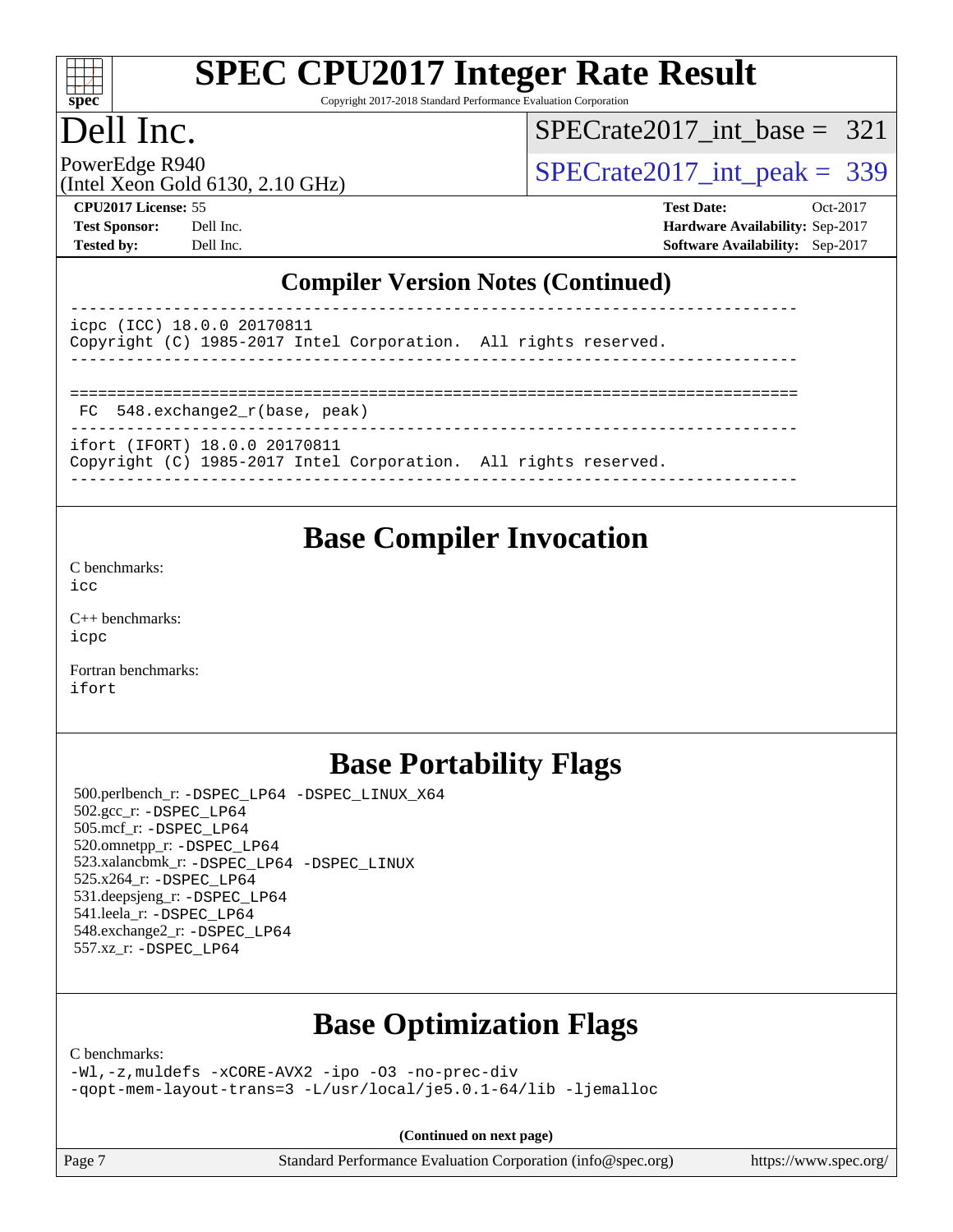

Copyright 2017-2018 Standard Performance Evaluation Corporation

### Dell Inc.

[SPECrate2017\\_int\\_base =](http://www.spec.org/auto/cpu2017/Docs/result-fields.html#SPECrate2017intbase) 321

(Intel Xeon Gold 6130, 2.10 GHz)

PowerEdge R940<br>  $\text{SPECrate2017\_int\_peak} = 339$ 

**[CPU2017 License:](http://www.spec.org/auto/cpu2017/Docs/result-fields.html#CPU2017License)** 55 **[Test Date:](http://www.spec.org/auto/cpu2017/Docs/result-fields.html#TestDate)** Oct-2017 **[Test Sponsor:](http://www.spec.org/auto/cpu2017/Docs/result-fields.html#TestSponsor)** Dell Inc. **[Hardware Availability:](http://www.spec.org/auto/cpu2017/Docs/result-fields.html#HardwareAvailability)** Sep-2017 **[Tested by:](http://www.spec.org/auto/cpu2017/Docs/result-fields.html#Testedby)** Dell Inc. **[Software Availability:](http://www.spec.org/auto/cpu2017/Docs/result-fields.html#SoftwareAvailability)** Sep-2017

### **[Base Optimization Flags \(Continued\)](http://www.spec.org/auto/cpu2017/Docs/result-fields.html#BaseOptimizationFlags)**

[C++ benchmarks:](http://www.spec.org/auto/cpu2017/Docs/result-fields.html#CXXbenchmarks)

[-Wl,-z,muldefs](http://www.spec.org/cpu2017/results/res2017q4/cpu2017-20171114-00622.flags.html#user_CXXbase_link_force_multiple1_b4cbdb97b34bdee9ceefcfe54f4c8ea74255f0b02a4b23e853cdb0e18eb4525ac79b5a88067c842dd0ee6996c24547a27a4b99331201badda8798ef8a743f577) [-xCORE-AVX2](http://www.spec.org/cpu2017/results/res2017q4/cpu2017-20171114-00622.flags.html#user_CXXbase_f-xCORE-AVX2) [-ipo](http://www.spec.org/cpu2017/results/res2017q4/cpu2017-20171114-00622.flags.html#user_CXXbase_f-ipo) [-O3](http://www.spec.org/cpu2017/results/res2017q4/cpu2017-20171114-00622.flags.html#user_CXXbase_f-O3) [-no-prec-div](http://www.spec.org/cpu2017/results/res2017q4/cpu2017-20171114-00622.flags.html#user_CXXbase_f-no-prec-div) [-qopt-mem-layout-trans=3](http://www.spec.org/cpu2017/results/res2017q4/cpu2017-20171114-00622.flags.html#user_CXXbase_f-qopt-mem-layout-trans_de80db37974c74b1f0e20d883f0b675c88c3b01e9d123adea9b28688d64333345fb62bc4a798493513fdb68f60282f9a726aa07f478b2f7113531aecce732043) [-L/usr/local/je5.0.1-64/lib](http://www.spec.org/cpu2017/results/res2017q4/cpu2017-20171114-00622.flags.html#user_CXXbase_jemalloc_link_path64_4b10a636b7bce113509b17f3bd0d6226c5fb2346b9178c2d0232c14f04ab830f976640479e5c33dc2bcbbdad86ecfb6634cbbd4418746f06f368b512fced5394) [-ljemalloc](http://www.spec.org/cpu2017/results/res2017q4/cpu2017-20171114-00622.flags.html#user_CXXbase_jemalloc_link_lib_d1249b907c500fa1c0672f44f562e3d0f79738ae9e3c4a9c376d49f265a04b9c99b167ecedbf6711b3085be911c67ff61f150a17b3472be731631ba4d0471706)

[Fortran benchmarks](http://www.spec.org/auto/cpu2017/Docs/result-fields.html#Fortranbenchmarks):

[-Wl,-z,muldefs](http://www.spec.org/cpu2017/results/res2017q4/cpu2017-20171114-00622.flags.html#user_FCbase_link_force_multiple1_b4cbdb97b34bdee9ceefcfe54f4c8ea74255f0b02a4b23e853cdb0e18eb4525ac79b5a88067c842dd0ee6996c24547a27a4b99331201badda8798ef8a743f577) [-xCORE-AVX2](http://www.spec.org/cpu2017/results/res2017q4/cpu2017-20171114-00622.flags.html#user_FCbase_f-xCORE-AVX2) [-ipo](http://www.spec.org/cpu2017/results/res2017q4/cpu2017-20171114-00622.flags.html#user_FCbase_f-ipo) [-O3](http://www.spec.org/cpu2017/results/res2017q4/cpu2017-20171114-00622.flags.html#user_FCbase_f-O3) [-no-prec-div](http://www.spec.org/cpu2017/results/res2017q4/cpu2017-20171114-00622.flags.html#user_FCbase_f-no-prec-div) [-qopt-mem-layout-trans=3](http://www.spec.org/cpu2017/results/res2017q4/cpu2017-20171114-00622.flags.html#user_FCbase_f-qopt-mem-layout-trans_de80db37974c74b1f0e20d883f0b675c88c3b01e9d123adea9b28688d64333345fb62bc4a798493513fdb68f60282f9a726aa07f478b2f7113531aecce732043) [-nostandard-realloc-lhs](http://www.spec.org/cpu2017/results/res2017q4/cpu2017-20171114-00622.flags.html#user_FCbase_f_2003_std_realloc_82b4557e90729c0f113870c07e44d33d6f5a304b4f63d4c15d2d0f1fab99f5daaed73bdb9275d9ae411527f28b936061aa8b9c8f2d63842963b95c9dd6426b8a) [-align array32byte](http://www.spec.org/cpu2017/results/res2017q4/cpu2017-20171114-00622.flags.html#user_FCbase_align_array32byte_b982fe038af199962ba9a80c053b8342c548c85b40b8e86eb3cc33dee0d7986a4af373ac2d51c3f7cf710a18d62fdce2948f201cd044323541f22fc0fffc51b6) [-L/usr/local/je5.0.1-64/lib](http://www.spec.org/cpu2017/results/res2017q4/cpu2017-20171114-00622.flags.html#user_FCbase_jemalloc_link_path64_4b10a636b7bce113509b17f3bd0d6226c5fb2346b9178c2d0232c14f04ab830f976640479e5c33dc2bcbbdad86ecfb6634cbbd4418746f06f368b512fced5394) [-ljemalloc](http://www.spec.org/cpu2017/results/res2017q4/cpu2017-20171114-00622.flags.html#user_FCbase_jemalloc_link_lib_d1249b907c500fa1c0672f44f562e3d0f79738ae9e3c4a9c376d49f265a04b9c99b167ecedbf6711b3085be911c67ff61f150a17b3472be731631ba4d0471706)

#### **[Base Other Flags](http://www.spec.org/auto/cpu2017/Docs/result-fields.html#BaseOtherFlags)**

[C benchmarks](http://www.spec.org/auto/cpu2017/Docs/result-fields.html#Cbenchmarks):  $-m64$   $-std=cl1$ 

 $C_{++}$  benchmarks: [-m64](http://www.spec.org/cpu2017/results/res2017q4/cpu2017-20171114-00622.flags.html#user_CXXbase_intel_intel64_18.0_af43caccfc8ded86e7699f2159af6efc7655f51387b94da716254467f3c01020a5059329e2569e4053f409e7c9202a7efc638f7a6d1ffb3f52dea4a3e31d82ab)

[Fortran benchmarks](http://www.spec.org/auto/cpu2017/Docs/result-fields.html#Fortranbenchmarks):  $-m64$ 

#### **[Peak Compiler Invocation](http://www.spec.org/auto/cpu2017/Docs/result-fields.html#PeakCompilerInvocation)**

[C benchmarks](http://www.spec.org/auto/cpu2017/Docs/result-fields.html#Cbenchmarks): [icc](http://www.spec.org/cpu2017/results/res2017q4/cpu2017-20171114-00622.flags.html#user_CCpeak_intel_icc_18.0_66fc1ee009f7361af1fbd72ca7dcefbb700085f36577c54f309893dd4ec40d12360134090235512931783d35fd58c0460139e722d5067c5574d8eaf2b3e37e92)

[C++ benchmarks:](http://www.spec.org/auto/cpu2017/Docs/result-fields.html#CXXbenchmarks) [icpc](http://www.spec.org/cpu2017/results/res2017q4/cpu2017-20171114-00622.flags.html#user_CXXpeak_intel_icpc_18.0_c510b6838c7f56d33e37e94d029a35b4a7bccf4766a728ee175e80a419847e808290a9b78be685c44ab727ea267ec2f070ec5dc83b407c0218cded6866a35d07)

[Fortran benchmarks](http://www.spec.org/auto/cpu2017/Docs/result-fields.html#Fortranbenchmarks): [ifort](http://www.spec.org/cpu2017/results/res2017q4/cpu2017-20171114-00622.flags.html#user_FCpeak_intel_ifort_18.0_8111460550e3ca792625aed983ce982f94888b8b503583aa7ba2b8303487b4d8a21a13e7191a45c5fd58ff318f48f9492884d4413fa793fd88dd292cad7027ca)

## **[Peak Portability Flags](http://www.spec.org/auto/cpu2017/Docs/result-fields.html#PeakPortabilityFlags)**

 500.perlbench\_r: [-DSPEC\\_LP64](http://www.spec.org/cpu2017/results/res2017q4/cpu2017-20171114-00622.flags.html#b500.perlbench_r_peakPORTABILITY_DSPEC_LP64) [-DSPEC\\_LINUX\\_X64](http://www.spec.org/cpu2017/results/res2017q4/cpu2017-20171114-00622.flags.html#b500.perlbench_r_peakCPORTABILITY_DSPEC_LINUX_X64) 502.gcc\_r: [-D\\_FILE\\_OFFSET\\_BITS=64](http://www.spec.org/cpu2017/results/res2017q4/cpu2017-20171114-00622.flags.html#user_peakPORTABILITY502_gcc_r_file_offset_bits_64_5ae949a99b284ddf4e95728d47cb0843d81b2eb0e18bdfe74bbf0f61d0b064f4bda2f10ea5eb90e1dcab0e84dbc592acfc5018bc955c18609f94ddb8d550002c) 505.mcf\_r: [-DSPEC\\_LP64](http://www.spec.org/cpu2017/results/res2017q4/cpu2017-20171114-00622.flags.html#suite_peakPORTABILITY505_mcf_r_DSPEC_LP64) 520.omnetpp\_r: [-DSPEC\\_LP64](http://www.spec.org/cpu2017/results/res2017q4/cpu2017-20171114-00622.flags.html#suite_peakPORTABILITY520_omnetpp_r_DSPEC_LP64)

**(Continued on next page)**

Page 8 Standard Performance Evaluation Corporation [\(info@spec.org\)](mailto:info@spec.org) <https://www.spec.org/>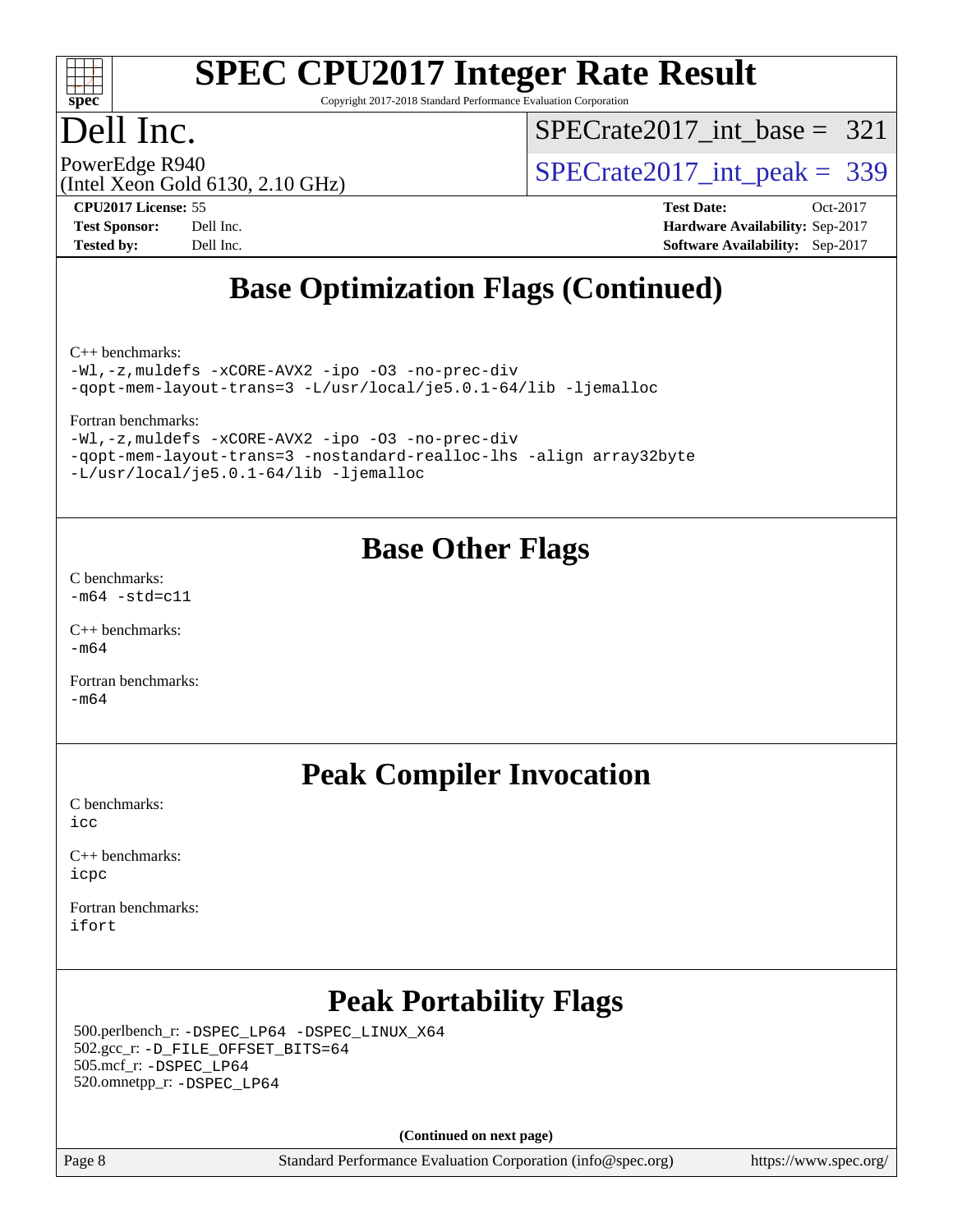

Copyright 2017-2018 Standard Performance Evaluation Corporation

#### Dell Inc.

[SPECrate2017\\_int\\_base =](http://www.spec.org/auto/cpu2017/Docs/result-fields.html#SPECrate2017intbase) 321

(Intel Xeon Gold 6130, 2.10 GHz)

PowerEdge R940<br>(Intel Year Gold 6130, 2.10 GHz)  $SPECTate2017\_int\_peak = 339$ 

**[CPU2017 License:](http://www.spec.org/auto/cpu2017/Docs/result-fields.html#CPU2017License)** 55 **[Test Date:](http://www.spec.org/auto/cpu2017/Docs/result-fields.html#TestDate)** Oct-2017 **[Test Sponsor:](http://www.spec.org/auto/cpu2017/Docs/result-fields.html#TestSponsor)** Dell Inc. **[Hardware Availability:](http://www.spec.org/auto/cpu2017/Docs/result-fields.html#HardwareAvailability)** Sep-2017 **[Tested by:](http://www.spec.org/auto/cpu2017/Docs/result-fields.html#Testedby)** Dell Inc. **[Software Availability:](http://www.spec.org/auto/cpu2017/Docs/result-fields.html#SoftwareAvailability)** Sep-2017

### **[Peak Portability Flags \(Continued\)](http://www.spec.org/auto/cpu2017/Docs/result-fields.html#PeakPortabilityFlags)**

 523.xalancbmk\_r: [-D\\_FILE\\_OFFSET\\_BITS=64](http://www.spec.org/cpu2017/results/res2017q4/cpu2017-20171114-00622.flags.html#user_peakPORTABILITY523_xalancbmk_r_file_offset_bits_64_5ae949a99b284ddf4e95728d47cb0843d81b2eb0e18bdfe74bbf0f61d0b064f4bda2f10ea5eb90e1dcab0e84dbc592acfc5018bc955c18609f94ddb8d550002c) [-DSPEC\\_LINUX](http://www.spec.org/cpu2017/results/res2017q4/cpu2017-20171114-00622.flags.html#b523.xalancbmk_r_peakCXXPORTABILITY_DSPEC_LINUX) 525.x264\_r: [-DSPEC\\_LP64](http://www.spec.org/cpu2017/results/res2017q4/cpu2017-20171114-00622.flags.html#suite_peakPORTABILITY525_x264_r_DSPEC_LP64) 531.deepsjeng\_r: [-DSPEC\\_LP64](http://www.spec.org/cpu2017/results/res2017q4/cpu2017-20171114-00622.flags.html#suite_peakPORTABILITY531_deepsjeng_r_DSPEC_LP64) 541.leela\_r: [-DSPEC\\_LP64](http://www.spec.org/cpu2017/results/res2017q4/cpu2017-20171114-00622.flags.html#suite_peakPORTABILITY541_leela_r_DSPEC_LP64) 548.exchange2\_r: [-DSPEC\\_LP64](http://www.spec.org/cpu2017/results/res2017q4/cpu2017-20171114-00622.flags.html#suite_peakPORTABILITY548_exchange2_r_DSPEC_LP64) 557.xz\_r: [-DSPEC\\_LP64](http://www.spec.org/cpu2017/results/res2017q4/cpu2017-20171114-00622.flags.html#suite_peakPORTABILITY557_xz_r_DSPEC_LP64)

#### **[Peak Optimization Flags](http://www.spec.org/auto/cpu2017/Docs/result-fields.html#PeakOptimizationFlags)**

[C benchmarks](http://www.spec.org/auto/cpu2017/Docs/result-fields.html#Cbenchmarks):

```
 500.perlbench_r: -Wl,-z,muldefs -prof-gen(pass 1) -prof-use(pass 2) -ipo
-xCORE-AVX2 -O3 -no-prec-div -qopt-mem-layout-trans=3
-fno-strict-overflow -L/usr/local/je5.0.1-64/lib
-ljemalloc
```

```
 502.gcc_r: -L/opt/intel/compilers_and_libraries_2018/linux/lib/ia32
-Wl,-z,muldefs -prof-gen(pass 1) -prof-use(pass 2) -ipo
-xCORE-AVX2 -O3 -no-prec-div -qopt-mem-layout-trans=3
-L/usr/local/je5.0.1-32/lib -ljemalloc
```
 505.mcf\_r: [-Wl,-z,muldefs](http://www.spec.org/cpu2017/results/res2017q4/cpu2017-20171114-00622.flags.html#user_peakEXTRA_LDFLAGS505_mcf_r_link_force_multiple1_b4cbdb97b34bdee9ceefcfe54f4c8ea74255f0b02a4b23e853cdb0e18eb4525ac79b5a88067c842dd0ee6996c24547a27a4b99331201badda8798ef8a743f577) [-xCORE-AVX2](http://www.spec.org/cpu2017/results/res2017q4/cpu2017-20171114-00622.flags.html#user_peakCOPTIMIZE505_mcf_r_f-xCORE-AVX2) [-ipo](http://www.spec.org/cpu2017/results/res2017q4/cpu2017-20171114-00622.flags.html#user_peakCOPTIMIZE505_mcf_r_f-ipo) [-O3](http://www.spec.org/cpu2017/results/res2017q4/cpu2017-20171114-00622.flags.html#user_peakCOPTIMIZE505_mcf_r_f-O3) [-no-prec-div](http://www.spec.org/cpu2017/results/res2017q4/cpu2017-20171114-00622.flags.html#user_peakCOPTIMIZE505_mcf_r_f-no-prec-div) [-qopt-mem-layout-trans=3](http://www.spec.org/cpu2017/results/res2017q4/cpu2017-20171114-00622.flags.html#user_peakCOPTIMIZE505_mcf_r_f-qopt-mem-layout-trans_de80db37974c74b1f0e20d883f0b675c88c3b01e9d123adea9b28688d64333345fb62bc4a798493513fdb68f60282f9a726aa07f478b2f7113531aecce732043) [-L/usr/local/je5.0.1-64/lib](http://www.spec.org/cpu2017/results/res2017q4/cpu2017-20171114-00622.flags.html#user_peakEXTRA_LIBS505_mcf_r_jemalloc_link_path64_4b10a636b7bce113509b17f3bd0d6226c5fb2346b9178c2d0232c14f04ab830f976640479e5c33dc2bcbbdad86ecfb6634cbbd4418746f06f368b512fced5394) [-ljemalloc](http://www.spec.org/cpu2017/results/res2017q4/cpu2017-20171114-00622.flags.html#user_peakEXTRA_LIBS505_mcf_r_jemalloc_link_lib_d1249b907c500fa1c0672f44f562e3d0f79738ae9e3c4a9c376d49f265a04b9c99b167ecedbf6711b3085be911c67ff61f150a17b3472be731631ba4d0471706)

 525.x264\_r: [-Wl,-z,muldefs](http://www.spec.org/cpu2017/results/res2017q4/cpu2017-20171114-00622.flags.html#user_peakEXTRA_LDFLAGS525_x264_r_link_force_multiple1_b4cbdb97b34bdee9ceefcfe54f4c8ea74255f0b02a4b23e853cdb0e18eb4525ac79b5a88067c842dd0ee6996c24547a27a4b99331201badda8798ef8a743f577) [-xCORE-AVX2](http://www.spec.org/cpu2017/results/res2017q4/cpu2017-20171114-00622.flags.html#user_peakCOPTIMIZE525_x264_r_f-xCORE-AVX2) [-ipo](http://www.spec.org/cpu2017/results/res2017q4/cpu2017-20171114-00622.flags.html#user_peakCOPTIMIZE525_x264_r_f-ipo) [-O3](http://www.spec.org/cpu2017/results/res2017q4/cpu2017-20171114-00622.flags.html#user_peakCOPTIMIZE525_x264_r_f-O3) [-no-prec-div](http://www.spec.org/cpu2017/results/res2017q4/cpu2017-20171114-00622.flags.html#user_peakCOPTIMIZE525_x264_r_f-no-prec-div) [-qopt-mem-layout-trans=3](http://www.spec.org/cpu2017/results/res2017q4/cpu2017-20171114-00622.flags.html#user_peakCOPTIMIZE525_x264_r_f-qopt-mem-layout-trans_de80db37974c74b1f0e20d883f0b675c88c3b01e9d123adea9b28688d64333345fb62bc4a798493513fdb68f60282f9a726aa07f478b2f7113531aecce732043) [-fno-alias](http://www.spec.org/cpu2017/results/res2017q4/cpu2017-20171114-00622.flags.html#user_peakEXTRA_OPTIMIZE525_x264_r_f-no-alias_77dbac10d91cbfe898fbf4a29d1b29b694089caa623bdd1baccc9957d4edbe8d106c0b357e2748a65b44fc9e83d78098bb898077f3fe92f9faf24f7bd4a07ed7) [-L/usr/local/je5.0.1-64/lib](http://www.spec.org/cpu2017/results/res2017q4/cpu2017-20171114-00622.flags.html#user_peakEXTRA_LIBS525_x264_r_jemalloc_link_path64_4b10a636b7bce113509b17f3bd0d6226c5fb2346b9178c2d0232c14f04ab830f976640479e5c33dc2bcbbdad86ecfb6634cbbd4418746f06f368b512fced5394) [-ljemalloc](http://www.spec.org/cpu2017/results/res2017q4/cpu2017-20171114-00622.flags.html#user_peakEXTRA_LIBS525_x264_r_jemalloc_link_lib_d1249b907c500fa1c0672f44f562e3d0f79738ae9e3c4a9c376d49f265a04b9c99b167ecedbf6711b3085be911c67ff61f150a17b3472be731631ba4d0471706)

557.xz\_r: Same as 505.mcf\_r

[C++ benchmarks:](http://www.spec.org/auto/cpu2017/Docs/result-fields.html#CXXbenchmarks)

 520.omnetpp\_r: [-Wl,-z,muldefs](http://www.spec.org/cpu2017/results/res2017q4/cpu2017-20171114-00622.flags.html#user_peakEXTRA_LDFLAGS520_omnetpp_r_link_force_multiple1_b4cbdb97b34bdee9ceefcfe54f4c8ea74255f0b02a4b23e853cdb0e18eb4525ac79b5a88067c842dd0ee6996c24547a27a4b99331201badda8798ef8a743f577) [-prof-gen](http://www.spec.org/cpu2017/results/res2017q4/cpu2017-20171114-00622.flags.html#user_peakPASS1_CXXFLAGSPASS1_LDFLAGS520_omnetpp_r_prof_gen_5aa4926d6013ddb2a31985c654b3eb18169fc0c6952a63635c234f711e6e63dd76e94ad52365559451ec499a2cdb89e4dc58ba4c67ef54ca681ffbe1461d6b36)(pass 1) [-prof-use](http://www.spec.org/cpu2017/results/res2017q4/cpu2017-20171114-00622.flags.html#user_peakPASS2_CXXFLAGSPASS2_LDFLAGS520_omnetpp_r_prof_use_1a21ceae95f36a2b53c25747139a6c16ca95bd9def2a207b4f0849963b97e94f5260e30a0c64f4bb623698870e679ca08317ef8150905d41bd88c6f78df73f19)(pass 2) [-ipo](http://www.spec.org/cpu2017/results/res2017q4/cpu2017-20171114-00622.flags.html#user_peakPASS1_CXXOPTIMIZEPASS2_CXXOPTIMIZE520_omnetpp_r_f-ipo) [-xCORE-AVX2](http://www.spec.org/cpu2017/results/res2017q4/cpu2017-20171114-00622.flags.html#user_peakPASS2_CXXOPTIMIZE520_omnetpp_r_f-xCORE-AVX2) [-O3](http://www.spec.org/cpu2017/results/res2017q4/cpu2017-20171114-00622.flags.html#user_peakPASS1_CXXOPTIMIZEPASS2_CXXOPTIMIZE520_omnetpp_r_f-O3) [-no-prec-div](http://www.spec.org/cpu2017/results/res2017q4/cpu2017-20171114-00622.flags.html#user_peakPASS1_CXXOPTIMIZEPASS2_CXXOPTIMIZE520_omnetpp_r_f-no-prec-div) [-qopt-mem-layout-trans=3](http://www.spec.org/cpu2017/results/res2017q4/cpu2017-20171114-00622.flags.html#user_peakPASS1_CXXOPTIMIZEPASS2_CXXOPTIMIZE520_omnetpp_r_f-qopt-mem-layout-trans_de80db37974c74b1f0e20d883f0b675c88c3b01e9d123adea9b28688d64333345fb62bc4a798493513fdb68f60282f9a726aa07f478b2f7113531aecce732043) [-L/usr/local/je5.0.1-64/lib](http://www.spec.org/cpu2017/results/res2017q4/cpu2017-20171114-00622.flags.html#user_peakEXTRA_LIBS520_omnetpp_r_jemalloc_link_path64_4b10a636b7bce113509b17f3bd0d6226c5fb2346b9178c2d0232c14f04ab830f976640479e5c33dc2bcbbdad86ecfb6634cbbd4418746f06f368b512fced5394) [-ljemalloc](http://www.spec.org/cpu2017/results/res2017q4/cpu2017-20171114-00622.flags.html#user_peakEXTRA_LIBS520_omnetpp_r_jemalloc_link_lib_d1249b907c500fa1c0672f44f562e3d0f79738ae9e3c4a9c376d49f265a04b9c99b167ecedbf6711b3085be911c67ff61f150a17b3472be731631ba4d0471706)

 523.xalancbmk\_r: [-L/opt/intel/compilers\\_and\\_libraries\\_2018/linux/lib/ia32](http://www.spec.org/cpu2017/results/res2017q4/cpu2017-20171114-00622.flags.html#user_peakCXXLD523_xalancbmk_r_Enable-32bit-runtime_af243bdb1d79e4c7a4f720bf8275e627de2ecd461de63307bc14cef0633fde3cd7bb2facb32dcc8be9566045fb55d40ce2b72b725f73827aa7833441b71b9343) [-Wl,-z,muldefs](http://www.spec.org/cpu2017/results/res2017q4/cpu2017-20171114-00622.flags.html#user_peakEXTRA_LDFLAGS523_xalancbmk_r_link_force_multiple1_b4cbdb97b34bdee9ceefcfe54f4c8ea74255f0b02a4b23e853cdb0e18eb4525ac79b5a88067c842dd0ee6996c24547a27a4b99331201badda8798ef8a743f577) [-prof-gen](http://www.spec.org/cpu2017/results/res2017q4/cpu2017-20171114-00622.flags.html#user_peakPASS1_CXXFLAGSPASS1_LDFLAGS523_xalancbmk_r_prof_gen_5aa4926d6013ddb2a31985c654b3eb18169fc0c6952a63635c234f711e6e63dd76e94ad52365559451ec499a2cdb89e4dc58ba4c67ef54ca681ffbe1461d6b36)(pass 1) [-prof-use](http://www.spec.org/cpu2017/results/res2017q4/cpu2017-20171114-00622.flags.html#user_peakPASS2_CXXFLAGSPASS2_LDFLAGS523_xalancbmk_r_prof_use_1a21ceae95f36a2b53c25747139a6c16ca95bd9def2a207b4f0849963b97e94f5260e30a0c64f4bb623698870e679ca08317ef8150905d41bd88c6f78df73f19)(pass 2) [-ipo](http://www.spec.org/cpu2017/results/res2017q4/cpu2017-20171114-00622.flags.html#user_peakPASS1_CXXOPTIMIZEPASS2_CXXOPTIMIZE523_xalancbmk_r_f-ipo) [-xCORE-AVX2](http://www.spec.org/cpu2017/results/res2017q4/cpu2017-20171114-00622.flags.html#user_peakPASS2_CXXOPTIMIZE523_xalancbmk_r_f-xCORE-AVX2) [-O3](http://www.spec.org/cpu2017/results/res2017q4/cpu2017-20171114-00622.flags.html#user_peakPASS1_CXXOPTIMIZEPASS2_CXXOPTIMIZE523_xalancbmk_r_f-O3) [-no-prec-div](http://www.spec.org/cpu2017/results/res2017q4/cpu2017-20171114-00622.flags.html#user_peakPASS1_CXXOPTIMIZEPASS2_CXXOPTIMIZE523_xalancbmk_r_f-no-prec-div) [-qopt-mem-layout-trans=3](http://www.spec.org/cpu2017/results/res2017q4/cpu2017-20171114-00622.flags.html#user_peakPASS1_CXXOPTIMIZEPASS2_CXXOPTIMIZE523_xalancbmk_r_f-qopt-mem-layout-trans_de80db37974c74b1f0e20d883f0b675c88c3b01e9d123adea9b28688d64333345fb62bc4a798493513fdb68f60282f9a726aa07f478b2f7113531aecce732043) [-L/usr/local/je5.0.1-32/lib](http://www.spec.org/cpu2017/results/res2017q4/cpu2017-20171114-00622.flags.html#user_peakEXTRA_LIBS523_xalancbmk_r_jemalloc_link_path32_e29f22e8e6c17053bbc6a0971f5a9c01a601a06bb1a59df2084b77a2fe0a2995b64fd4256feaeea39eeba3aae142e96e2b2b0a28974019c0c0c88139a84f900a) [-ljemalloc](http://www.spec.org/cpu2017/results/res2017q4/cpu2017-20171114-00622.flags.html#user_peakEXTRA_LIBS523_xalancbmk_r_jemalloc_link_lib_d1249b907c500fa1c0672f44f562e3d0f79738ae9e3c4a9c376d49f265a04b9c99b167ecedbf6711b3085be911c67ff61f150a17b3472be731631ba4d0471706)

531.deepsjeng\_r: Same as 520.omnetpp\_r

**(Continued on next page)**